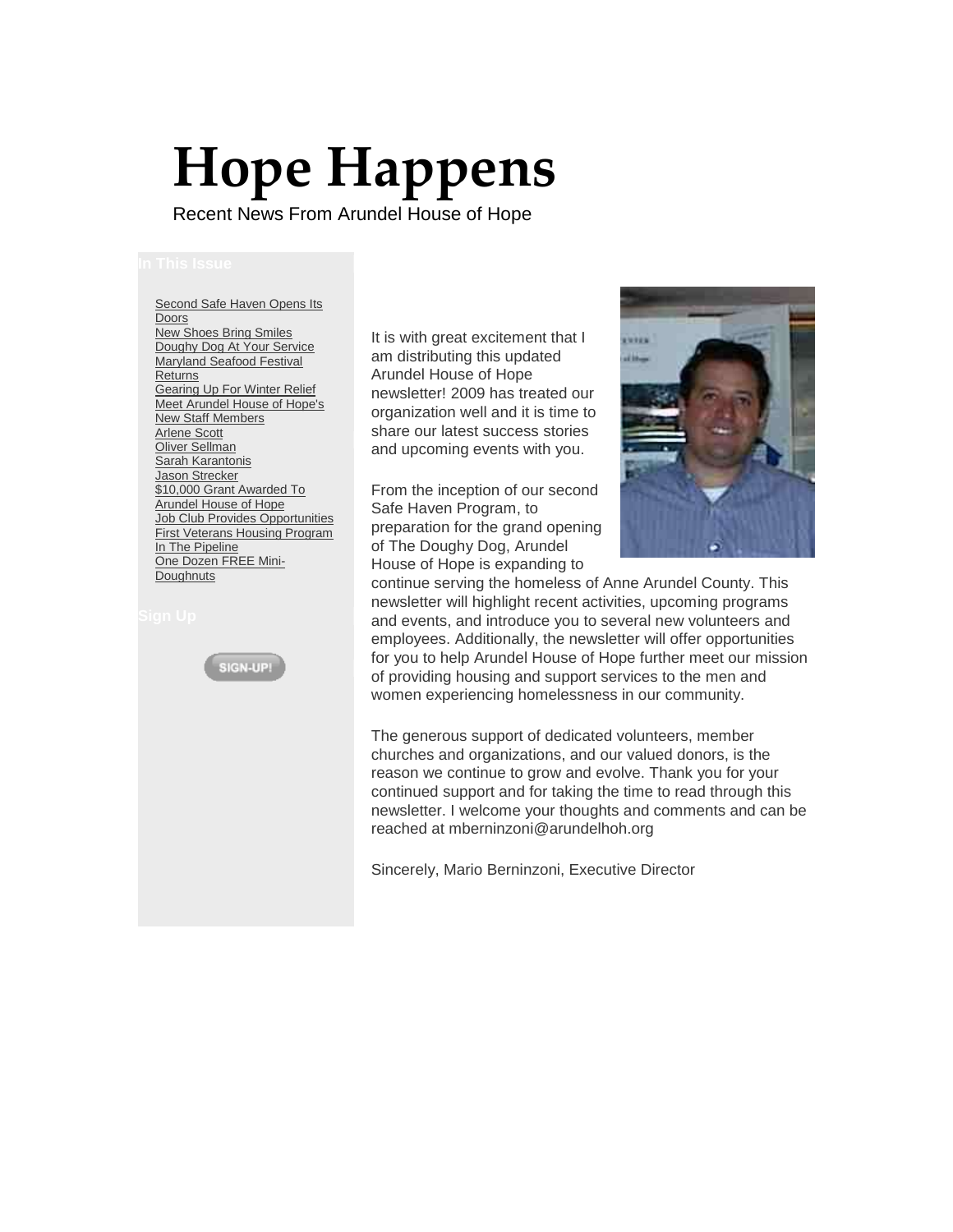

April 2009 marked the opening of Arundel House of Hope's newest housing program, The Safe Haven II. Located in Severna Park, this new residence is now home to four disabled and chronically homeless men. Safe Haven II provides a secure and nurturing environment in which residents can live independently. The program was modeled after Arundel House of Hope's previous, successful independent housing programs; Safe Haven I, established in 2005, and The W.I.S.H. House, established in 2008.

Thanks to the support of state and county grants, along with generous donations from our member churches, organizations, and individuals, we are able to expand our services and continue helping those who need it most.



On Saturday, July 25, volunteers and staff members fitted over fifty guests with new athletic shoes and socks at Arundel House of Hope's Resource and Day Center, in Glen Burnie. Arundel House of Hope would like to thank our many volunteers, donors, member churches, and organizations that participated in the shoe-drive, along with Chesapeake Foot and Ankle Center, in Pasadena, who served as our collection headquarters.

The new shoes and socks were the final product of the Soles4Souls program, an effort to recycle "gently used" shoes and impact as many lives as possible with the gift of new shoes. Thanks to the numerous donations made on our behalf, Chesapeake Foot and Ankle Center shipped over 5,000 "gently used" shoes to the Soles4Souls program. In turn, Soles4Souls provided Arundel House of Hope with enough new shoes to fit all guests who showed up that morning in need of quality new shoes and socks.

"While a new pair of shoes may not seem like a big thing to many, our guests were thrilled to walk off in new shoes" explained Marsha Urban, Case Manager - Day Center & Community Housing. "Many have come back in to thank us and show us how good they look!"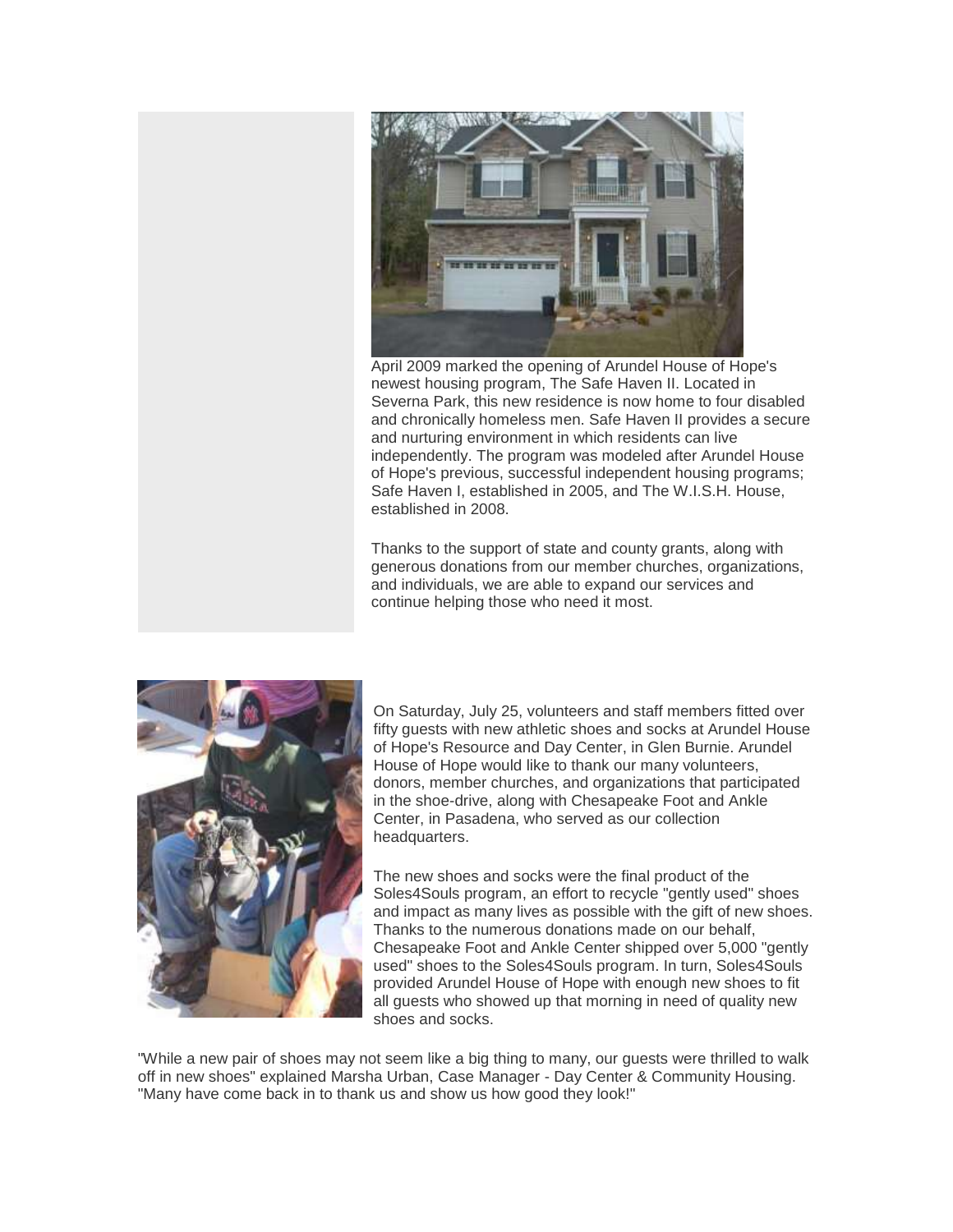Arundel House of Hope will participate in the Soles4Souls program as long as the need exists. Although the 2009 shoe-drive has come to an end, you can continue to support this initiative yearround by donating your "gently used" shoes to Chesapeake Foot and Ankle Center on our behalf.

Are you in the mood for a gourmet hot dog or a freshly fried, mini-doughnut and coffee? If so, you're in luck! The Doughy Dog, Arundel House of Hope's Social Enterprise, has just opened for business.

Located in the parking lot of Our Redeemer Lutheran Church on Quarterfield Road, the operation will be ready to serve you weekdays from 7 a.m. to 2 p.m. Additionally, The Doughy Dog will be offering catering services in the evenings and on weekends, at a reasonable cost. Please keep us in mind for your next party, group meeting or special event.

As a social enterprise, The Doughy Dog is not your typical food and beverage stand. Instead, it is a business entity designed to provide a supportive work environment for 10 clients, teaching life management skills and offering job specific training. Funded by The Presbytery of Baltimore, Catholic Campaign for Human Development, The Community Foundation of Anne Arundel County, and donations made to Arundel House of Hope, this is the first ever social enterprise in Anne Arundel County. Arundel House of Hope will continue to share the success and progress of our clients, as they take on their new jobs in the food service industry.

For additional information about The Doughy Dog, contact Brianne Adams at 410-863-4888 ext.18 or 410- 562-3979 or email badams@arundelhoh.org



**Come One, Come All, and Come Hungry!**

### **When: Friday - Sunday, September 11th ,12th, and 13th**

### **Where: Sandy Point State Park**

As most of you know, the Maryland Seafood Festival was cancelled last year. The Festival had aged and needed new life. This year, the Festival is back and we believe it will be better then ever. Arundel House of Hope will once again be a vendor with a booth operated by volunteers and staff. We will be selling local favorites including; Imperial Crab Platters, Catfish Sandwiches and Platters, Jumbo Soft Shell Crab Sandwiches and Platters, and Maryland- style Fried Tomatoes. If you are wise enough to save room for dessert, treat yourself to a handmade Otterbein cookie ice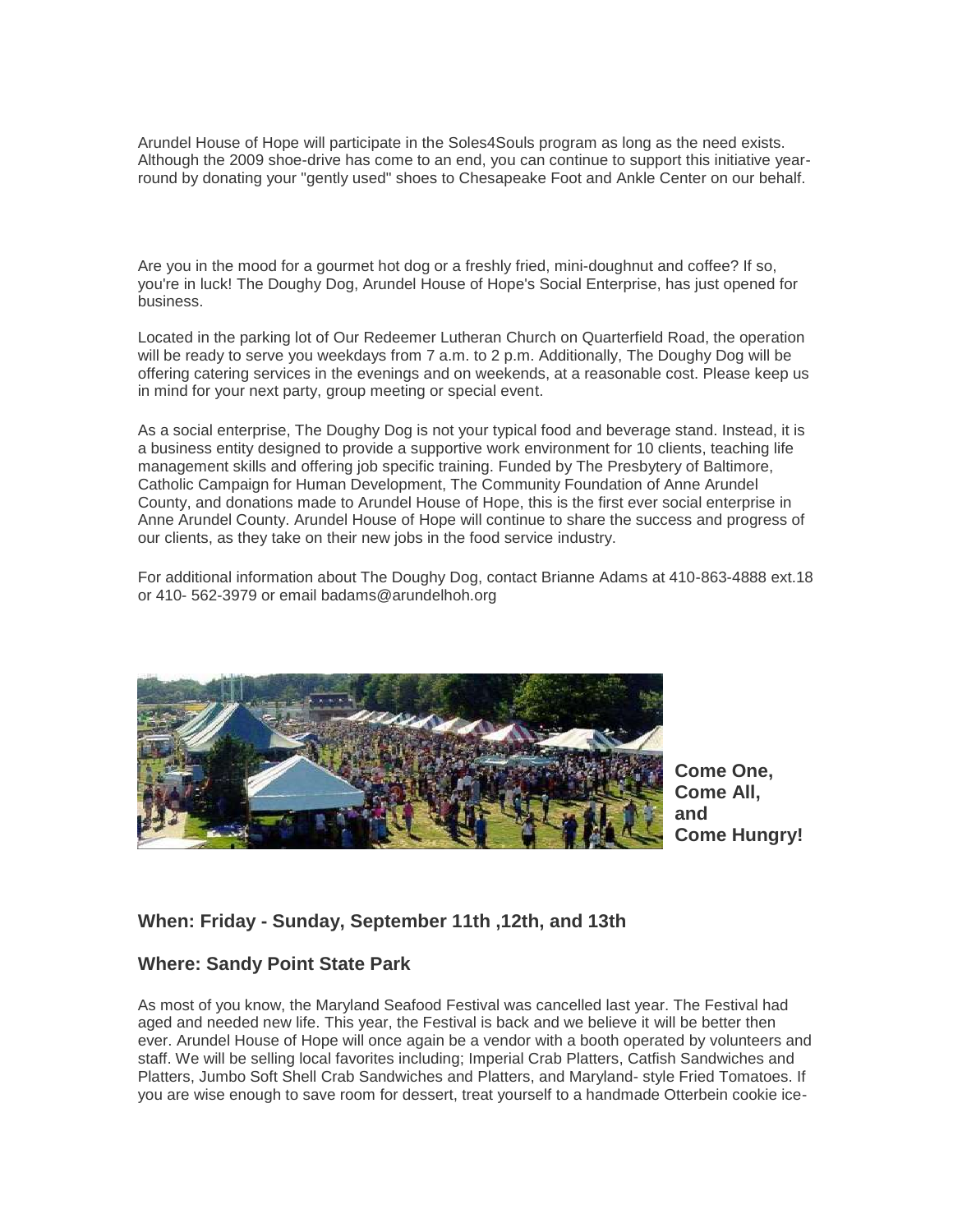cream sandwich.

All proceeds from our food and beverage sales will benefit the programs and services offered to the homeless of Anne Arundel County by Arundel House of Hope. Fundraising in these economic times is more necessary then ever. We hope you will visit and patronize our stand. We promise our food and service will not disappoint you!

To volunteer with Arundel House of Hope's food and beverage stand, contact Phil Bailey at 410- 863-4888 or email pbailey@arundelhoh.org. For more information about The Maryland Seafood Festival visit www.mdseafoodfestival.com



October 19 starts the 18th year of our Winter Relief ministry. 18 years of being the face of God to people who are homeless in our community. For those who are served through Winter Relief, we are not only their shelter from the cold, we are their family.

The 2009-2010 season will be 25 weeks long with 49 churches acting as Shelter Sites. This year's Winter Relief season will be an additional week longer than last year, with 6

more of the weeks offering dual sites.

We want to welcome Ark & Dove Presbyterian, Arundel Christian, Chesapeake Christian Fellowship, Fresh Start Church, and Lake Shore Baptist as new Shelter Sites for the 2009-2010 season.

Although we continue to expand, we also continue to search for additional member churches to add to our list of Shelter Sites. We are in need of 3 more Shelter Sites to complete the 2009-2010 Winter Relief schedule. If your congregation is able to help by serving as a Shelter Site, please contact us.

To learn more about Winter Relief ministry and to welcome the 2009-2010 season, the Annual Winter Relief Kick-off Event will be held on October 10, at St. Christopher Episcopal Church, at 7 p.m. Please mark your calendars and join your partners in ministry as we celebrate this new year of service to the homeless of Anne Arundel County. For additional information, or to volunteer your time and services to Winter Relief, please contact Phil Bailey at 410-863-4888 ext. 13 or pbailey@arundelhoh.org

**This past month, Arundel House of Hope has welcomed four new faces to its team of talented staff....**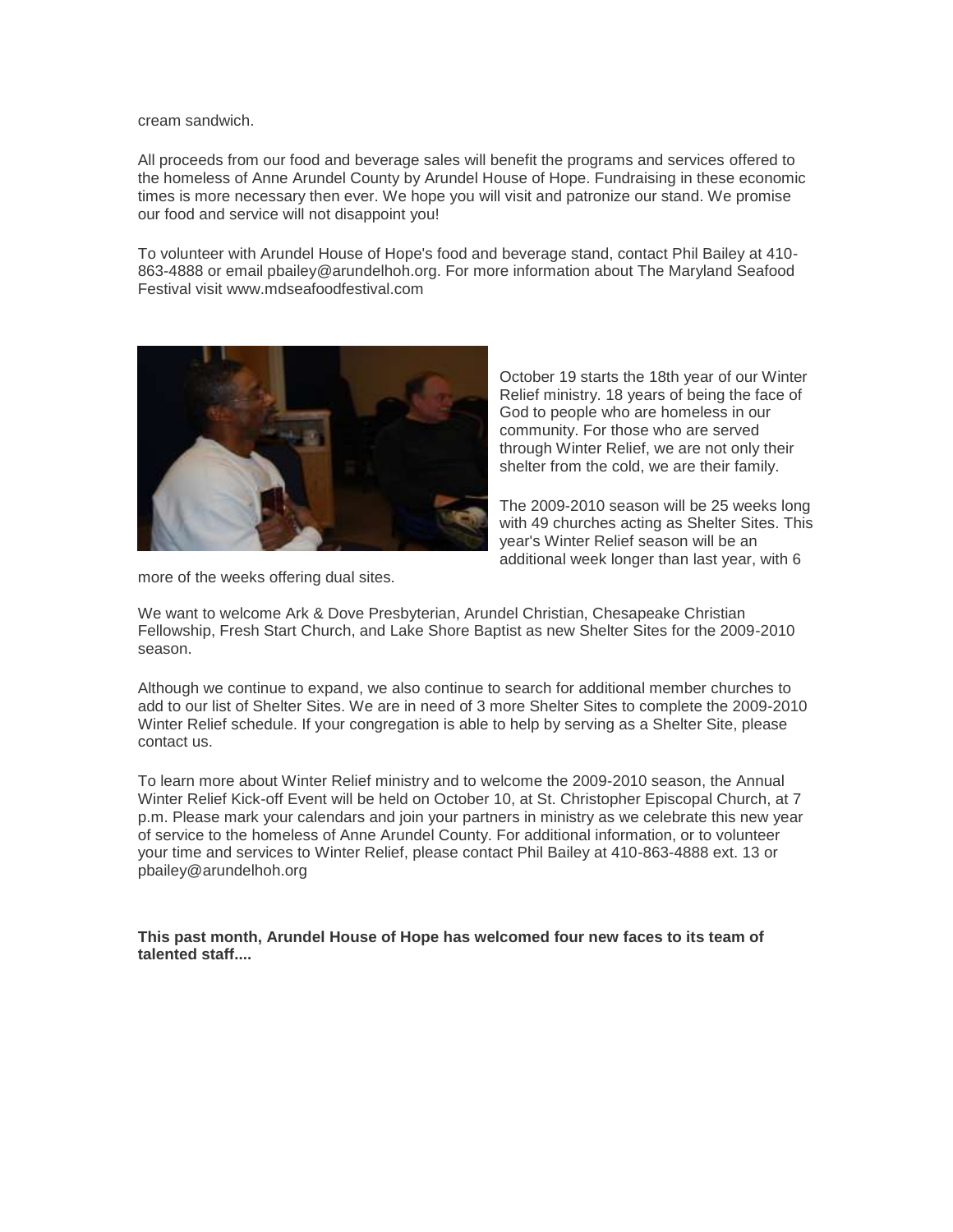

Arlene Scott is the newest Resident Manager at W.I.S.H. Women in Safe Haven house in Brooklyn Park. Arlene's responsibilities include ensuring the safety and cleanliness of the home, and serving as the liaison between residents and Arundel House of Hope staff. Additionally, Arlene will be helping with the intake of new clients at the Resource and Day Center. Arlene is currently enrolled at Anne Arundel Community College, pursuing an Associates Degree in Music and Theater. She is a true success story of Arundel House of Hope, going from a resident at W.I.S.H. for over a year, to now a student and employee.



Another great success story coming from Arundel House of Hope is that of Oliver Sellman. Oliver has just been named new Resident Manager of Safe Haven II. Last year, Oliver was homeless and living in Winter Relief Shelter during the fall and winter season. Through hard work and perseverance, Oliver has taken this new step in his life; living in Safe Haven II since April, and now managing the home. In addition to his house responsibilities, Oliver will be working at The Doughy Dog, preparing and serving gourmet coffee, doughnuts, breakfast sandwiches, and hot dogs.



Sarah Karantonis has joined Arundel House of Hope as Director of Development. Sarah's job description includes fundraising, community outreach, volunteer recruitment, marketing, and public relations initiatives. Sarah brings over five years of experience, working as Development Director for the Arthritis Foundation, and four years working in the field of Public Relations, representing local non-for-profit organizations.



Jason Strecker, formerly a volunteer with Arundel House of Hope, has been hired on a part-time basis to assist with the daily, on-going needs of the Resource and Day Center. Jason will be welcoming new clients, answering telephone calls, and assisting staff members and clients as needed.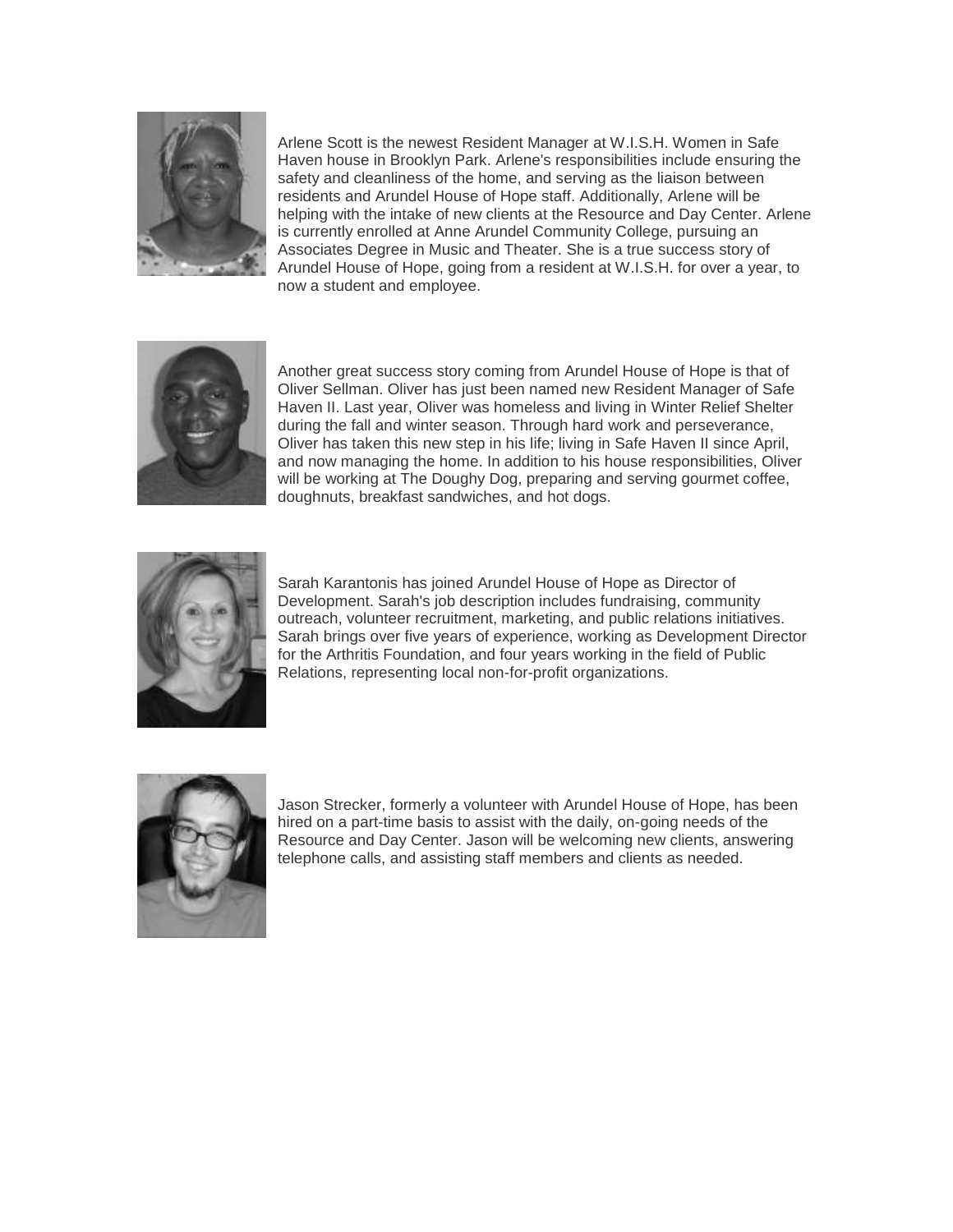The Catholic Campaign for Human Development (CCHD) awarded a \$10,000 grant to support job opportunities and training workshops for staff newly employed at Arundel House of Hope's social enterprise, The Doughy Dog.

At a luncheon held on August 18, Sarah Karantonis, Development



Director, and Doughy Dog staff member, Debbie Morgan, accepted the gift on behalf of Arundel House of Hope. Arundel House of Hope was one of five local non-profit organizations to receive a 2009 local CCHD grant.

The Catholic Campaign for Human Development is a national social justice program of the United States Catholic Bishops. Its mission is to address the root causes of poverty in America through the funding and support of projects that work to change conditions that cause poverty. The Local CCHD Committee supports Arundel House of Hope's new direction and shares its hope for success in providing resources and opportunities for the homeless.

Arundel House of Hope is excited to announce a new class-style program being offered to its clients. "Hope Reigns", an hour-long, job-coaching service, has been formed to help clients with the necessary requirements of finding, applying for, interviewing, and maintaining jobs.

Run by Case Manager, Asia Wood, clients meet in the Day and Resource Center every Wednesday from 10 a.m. -11 a.m. "It feels good knowing that we are helping people get back on the road to employment," explained Asia. "From resume' writing to conducting mock- interviews, every piece builds confidence. For everyone, it is one-step closer to a better life."

Hope Reigns is currently seeking guest speakers and volunteers to assist with job mentoring. If you have something to offer, please contact Asia Wood at 410- 863-4888 ext. 16 or awood@arundelhoh.org